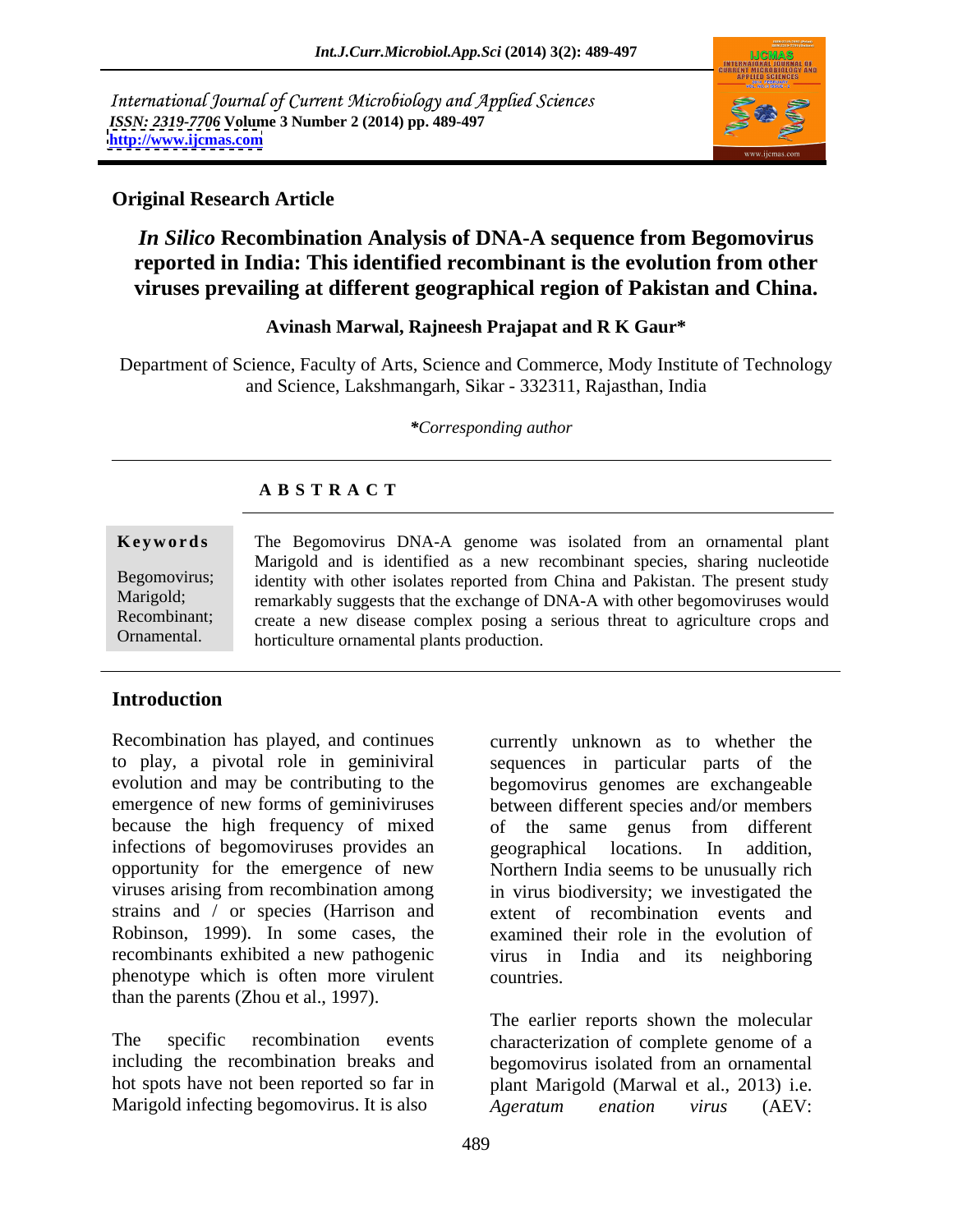KC589699). Here we are presenting and take a step forward to find a cure against greater than 95% (P value 0.05). In RDP

Recombination between divergent genomes is believed to be a major **Results and Discussion** mechanism by which diversity amongst viruses is generated (Robertson et al., 1995). To detect the possibility of recombination in begomovirus, schematic sequence display is where the Recombination Detection Program (RDP) was utilized, which is based on a pair wise scanning approach. It usually runs under Windows 95/98/NT/XP/VISTA/7 and couples a high degree of analysis automation with an interactive and detailed graphical user interface (Posada and Crandall, 2001). Using various graphical representation of a sequence recombination detection methods the conclusion of recombination studies were derived through recombination from a evaluated (Posada, 2002). The sequence resembling the one named to the recombination breakpoint could be right of the rectangle identified by using Recombination is the collection. detection program [RDP], GENECONV,<br>
Maximum-Chi, BOOTSCAN, (AEV: KC589699) sequence conservation<br>
CHIMAERA, and 3SEQ methods. All displayed a graphical overview of the these methods were implemented in RDP v.3.44 (Martin et al.,  $2005$ ). portion of the alignment. Within the  $P_{\text{ex}}$ Recombination positions were recognized by only RDP method and other methods such as GENECONV, Bootscan, Maxchi and Chimera were not found suitable for recombination analysis because of lowest recombination breakpoint detection highlight nucleotide polymorphisms that

The *Ageratum enation virus* (AEV:<br>KC589699) DNA-A sequence were acceptination has been positions were subjected to recombination analyses using RDP method used to drive automated

highlighting the *In Silico* Recombination checking of automated analysis results. analysis approach for in depth study about Analysis was allowed by employing the nature of the virus. Thus, in order to Bonferroni correction with confidence such viruses that causes major crop loss analysis, the length of the window was set worldwide. to 10 variable sites, and the step size was **Materials and Methods** estimated by randomizing the alignment recombination scan and the manual greater than 95% (P value 0.05). In RDP set to one nucleotide. P values were 1,000 times.

## **Results and Discussion**

Recombination positions were observed in the *Ageratum enation virus* (AEV: KC589699) sequence (Figure 1). The results of automated recombination scans are presented and it is the part of the program that is used to drive the manual checking of automated analysis results. The colored rectangles correspond to sequence fragments, thus representing the recombinant, major and minor parents in a fragments that have been potentially derived through recombination from a right of the rectangle.

accuracy.<br>
contribute to the recombination signals<br>
The *Ageratum enation virus* (AEV:<br>
compute sequence display six The RDP plot of *Ageratum enation virus* (AEV: KC589699) sequence conservation displayed a graphical overview of the sequence alignment that also indicates the sequence part of the display, individual nucleotides are color coded according to their degree of conservation. When a recombination event selected, the 'toggle sequence display' button can be used to contribute to the recombination signals depicted in the plot display. As per the schematic sequence display six recombination break point positions were identified in the begomovirus infecting Marigold by the RDP method.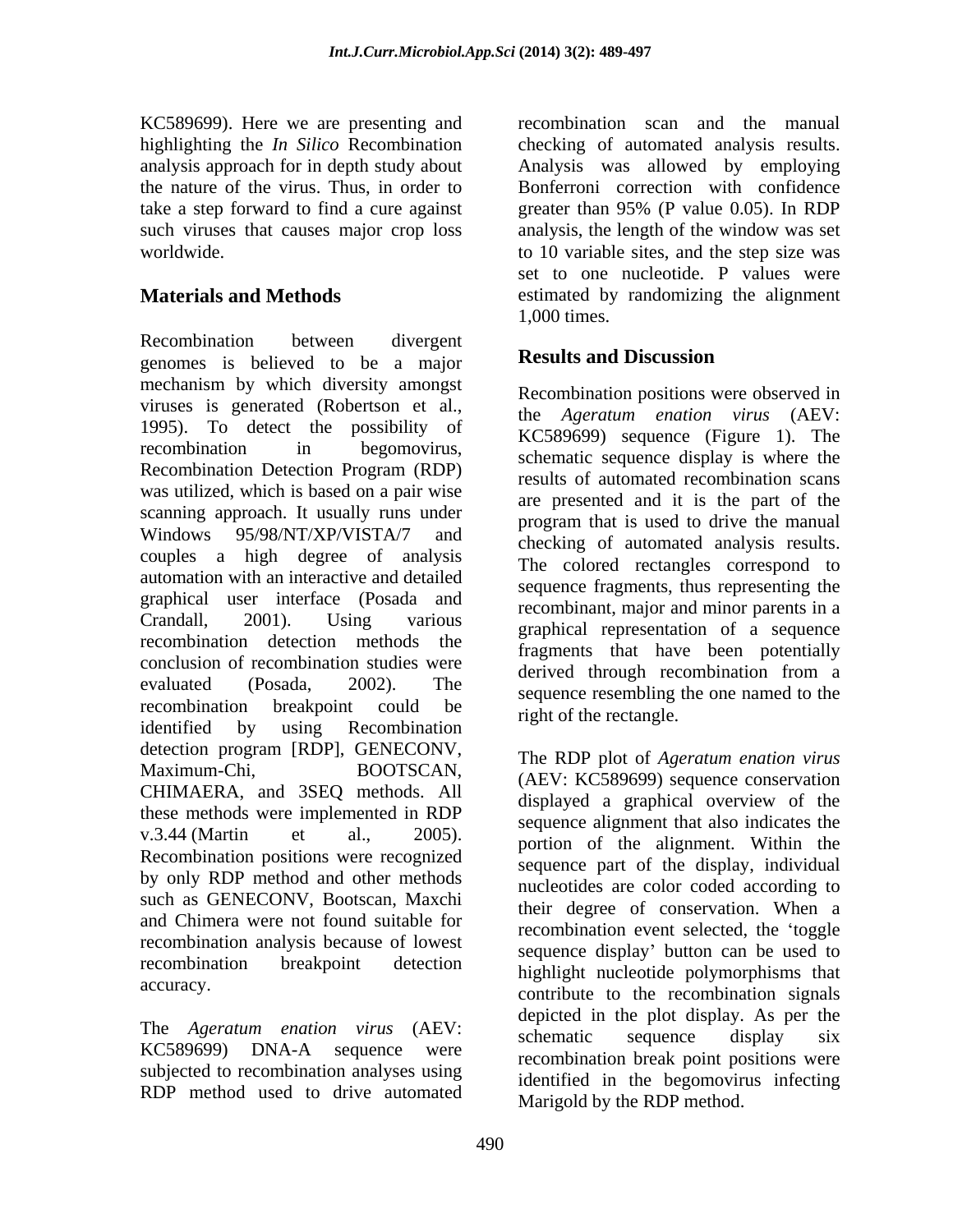The first evidence is given in Figure 2 E-26 and region probability (MC where breakpoint begin from  $2665^{\text{th}}$  corrected) was 2.512 E-23. Hence [position 2751 in alignments] position and recommended recombination was ending breakpoint ends at 287<sup>th</sup> [position] 309 in alignments] position. Approximate completely AV1 ORF and the starting of p-value for this region was  $3.281 \times 10^{-11}$ . p-value for this region was  $3.281 \times 10^{-11}$ . AC3 ORF fragment of the sequence.<br>The region probability (MC Uncorrected) The third recombination event was was 1.125 E-14 and region probability discovered at the downstream of the (MC corrected) was 7.652 E-12. It suggested recombination in the common begomovirus DNA-A sequence, where region (IR) and AV2 ORF fragment of the breakpoint begin from 938<sup>th</sup> [position 965 sequence. The major parent was identified in alignments] position and ending as *Pedilanthus leaf curl virus* (JQ012790) breakpoint ends at 1042th [position 1094 in identified in India and were found alignments] position. Approximate p-value infecting *Cestrum nocturnum*. Whereas the for this region was  $1.335 \times 10^{-12}$ . In this minor parent was *Croton yellow vein* case the major parent was identified as *mosaic virus* (FN678906) found infecting <br>*Ageratum enation virus* (JQ911765) an ornamental plant *Alcea rosea* in causing disease in *Papaver somniferum* Pakistan. This clearly indicates that this and was reported from India (Figure 4). portion of recombinant fragment of The minor parent in the RDP plot was common region (IR) and AV2 ORF is contributed from the two viruses (GQ994095) reported from India infecting prevailing at different geographical region, Tomato sp. The region probability (MC undoubtedly pointing towards the Uncorrected) was 1.963 E-15 and region begomovirus evolution. probability (MC corrected) was 1.335 E-

alignment in which sequence pairs are sequence. sufficiently similar to suspect that they may have arisen through recombination. The fourth recombination event was The second recombination was detected discovered at the downstream of the third downstream of the first recombinant recombination event in the begomovirus sequence where breakpoint begin from DNA-A sequence, where breakpoint begin  $388<sup>th</sup>$  [position 310 in alignments] position from  $1042<sup>th</sup>$  [position 1095 in alignments] and ending breakpoint ends at 935<sup>th</sup> position and ending breakpoint ends at [position 962 in alignments] position (Figure 3). Approximate p-value for this position. Approximate p-value for this region was  $5.787 \times 10^{-24}$ . Here the region was 1.660 x  $10^{-08}$ . In this case the contribution of major parent in the RDP major parent was identified as *Ageratum*  plot was by *Tomato leaf curl Karnataka enation virus* (JQ911765) causing disease *virus* (FJ514798) infecting *Mentha viridis* in *Papaver somniferum* and was reported in India. The minor parent was identified from India (Figure 5). The minor parent in as *Croton yellow vein mosaic virus* the RDP plot was found to be *Tomato leaf* (AJ507777) infecting *Croton curl Ranchi virus* (GQ994095) reported *bonplandianum* in India. The region probability (MC Uncorrected) was 3.694 region probability (MC Uncorrected) was

 $\frac{\text{th}}{\text{6}}$  corrected) was  $2.512 \text{ E } 22$  Hence <sup>th</sup> [position observed at the AV2 ORF, spanning <sup>-11</sup>. AC3 ORF fragment of the sequence. E-26 and region probability (MC corrected) was 2.512 E-23. Hence recommended recombination was

RDP looks for regions within a sequence AC3 ORF fragment of the DNA-A The third recombination event was discovered at the downstream of the second recombination event in  $th$  [position 965  $-12$  In this . In this *Ageratum enation virus* (JQ911765) found to be *Tomato leaf curl Ranchi virus* 12. The recombination was detected in the sequence.

> discovered at the downstream of the third DNA-A sequence, where breakpoint begin  $1200<sup>th</sup>$  [position 1258 in alignments]  $-08$  In this 2000 the . In this case the from India infecting Tomato sp. The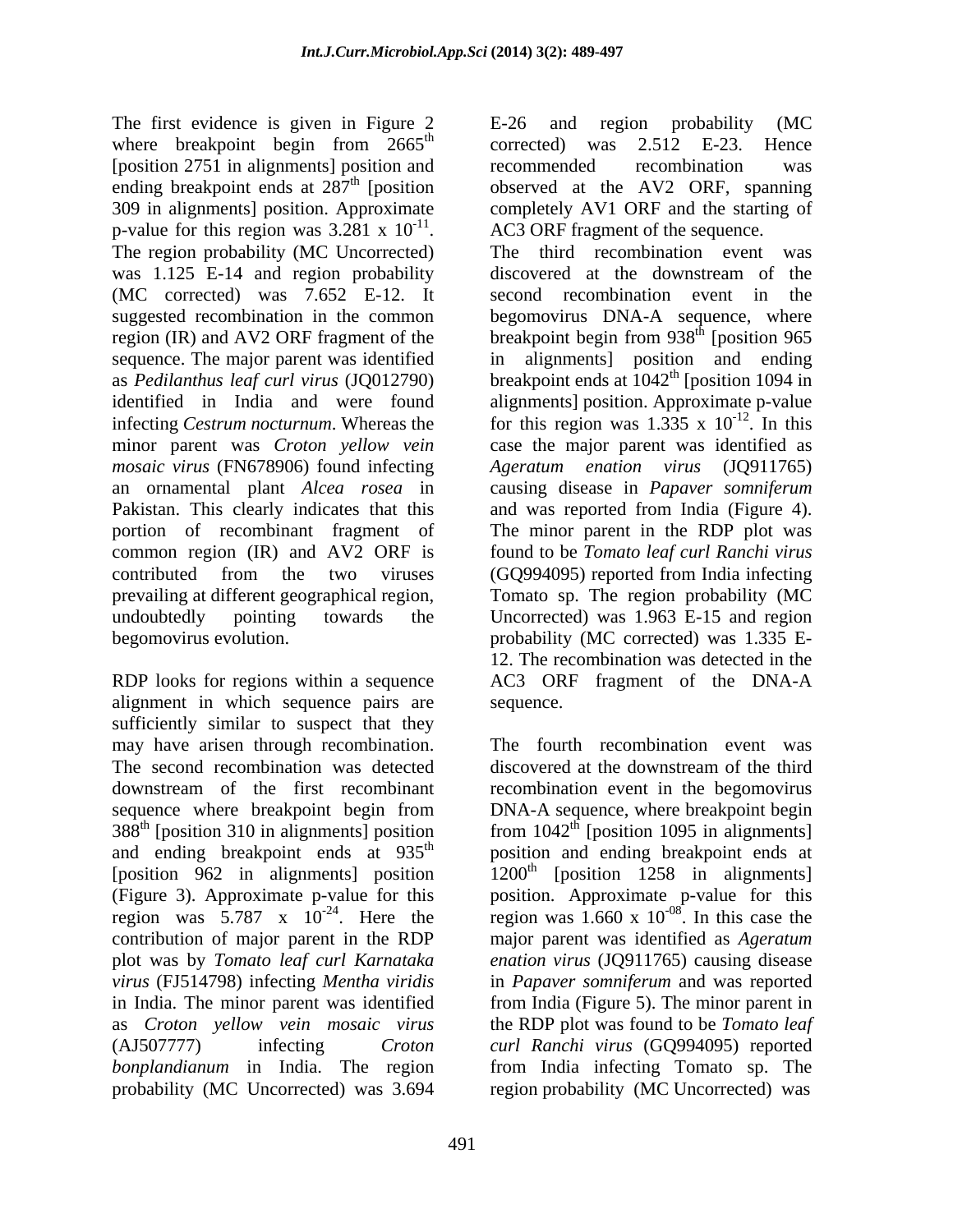**Figure.1** Diagram of the schematic sequence display representing the RDP recombination map of the recombinant fragments for the *Ageratum enation virus* (AEV: KC589699) sequence. Each color/pattern represents a sequence specific of a virus. The virus genome organization is represented under the diagram, positioning the different viral genes named according to the begomovirus convention.



**Figure.2** An RDP pairwise identity plot for the piece of sequence from the major parent (JQ012790\_Pedil) Uppermost bares indicating positions of informative sites; pink region indicates breakpoint positions suggested by the RDP software method. The pairwise identity plot have major parent: minor parent plot (JQ012790\_Pedil: FN678906\_Croto; yellow), major parent: recombinant plot (JQ012790\_ Pedil: KC589699\_ Agera; dark blue) and minor parent: recombinant plot (FN678906\_ Croto: KC589699\_ Agera; purple).

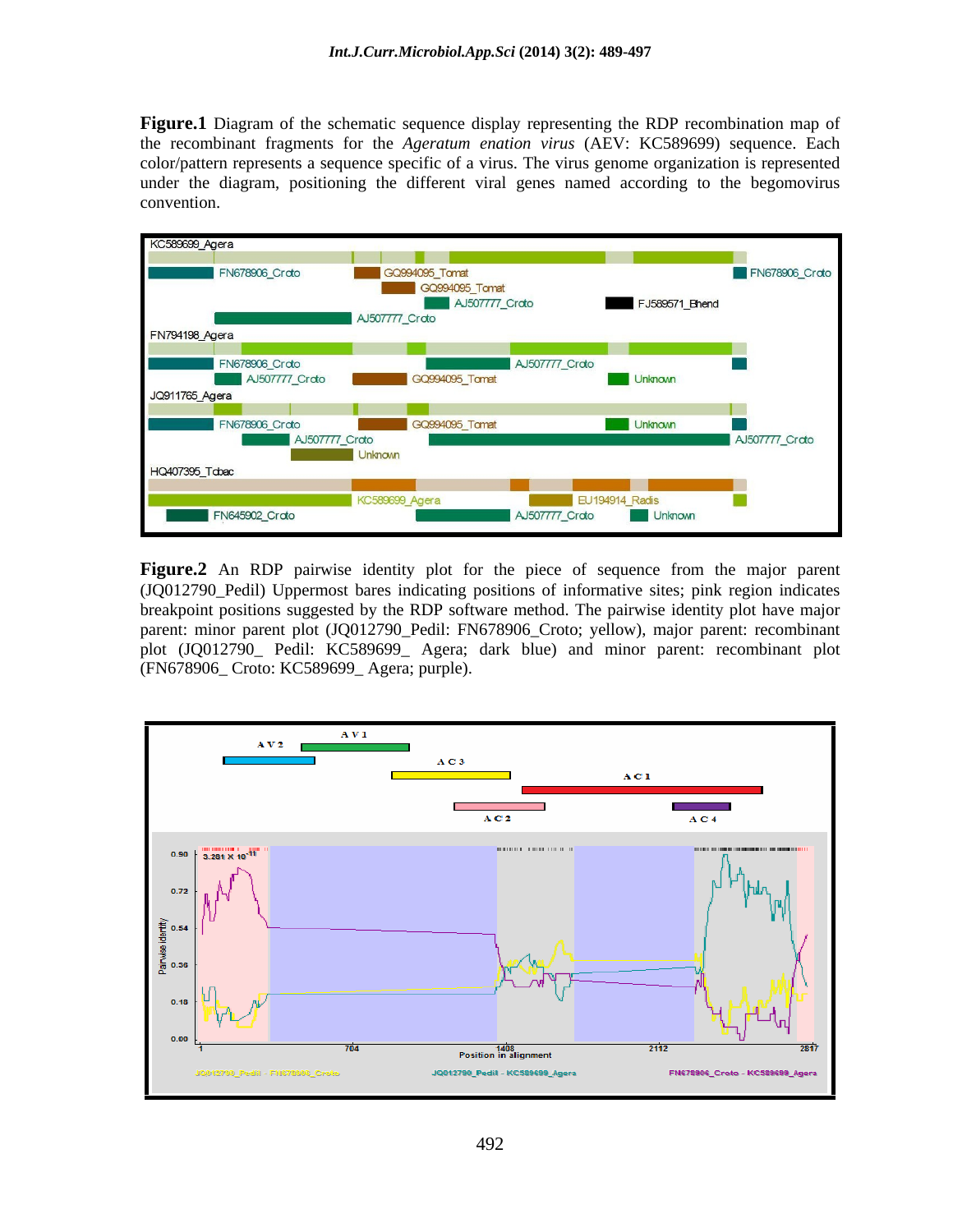**Figure.3** An RDP pairwise identity plot for the piece of sequence from the major parent (FJ514798\_Tomat) Uppermost bares indicating positions of informative sites; pink region indicates breakpoint positions suggested by the RDP software method. The pairwise identity plot have major parent: minor parent plot (FJ514798\_Tomat: AJ507777\_Croto; yellow), major parent: recombinant plot (FJ514798\_ Tomat: KC589699\_ Agera; dark blue) and minor parent: recombinant plot (AJ507777\_ Croto: KC589699\_ Agera; purple).



(JQ911765\_Agera) Uppermost bares indicating positions of informative sites; pink region indicates breakpoint positions suggested by the RDP software method. The pairwise identity plot have major parent: minor parent plot (JQ911765\_Agera: GQ994095\_Tomat; yellow), major parent: recombinant plot (JQ911765\_Agera: KC589699\_ Agera; dark blue) and minor parent: recombinant plot (GQ994095\_Tomat: KC589699\_ Agera; purple).

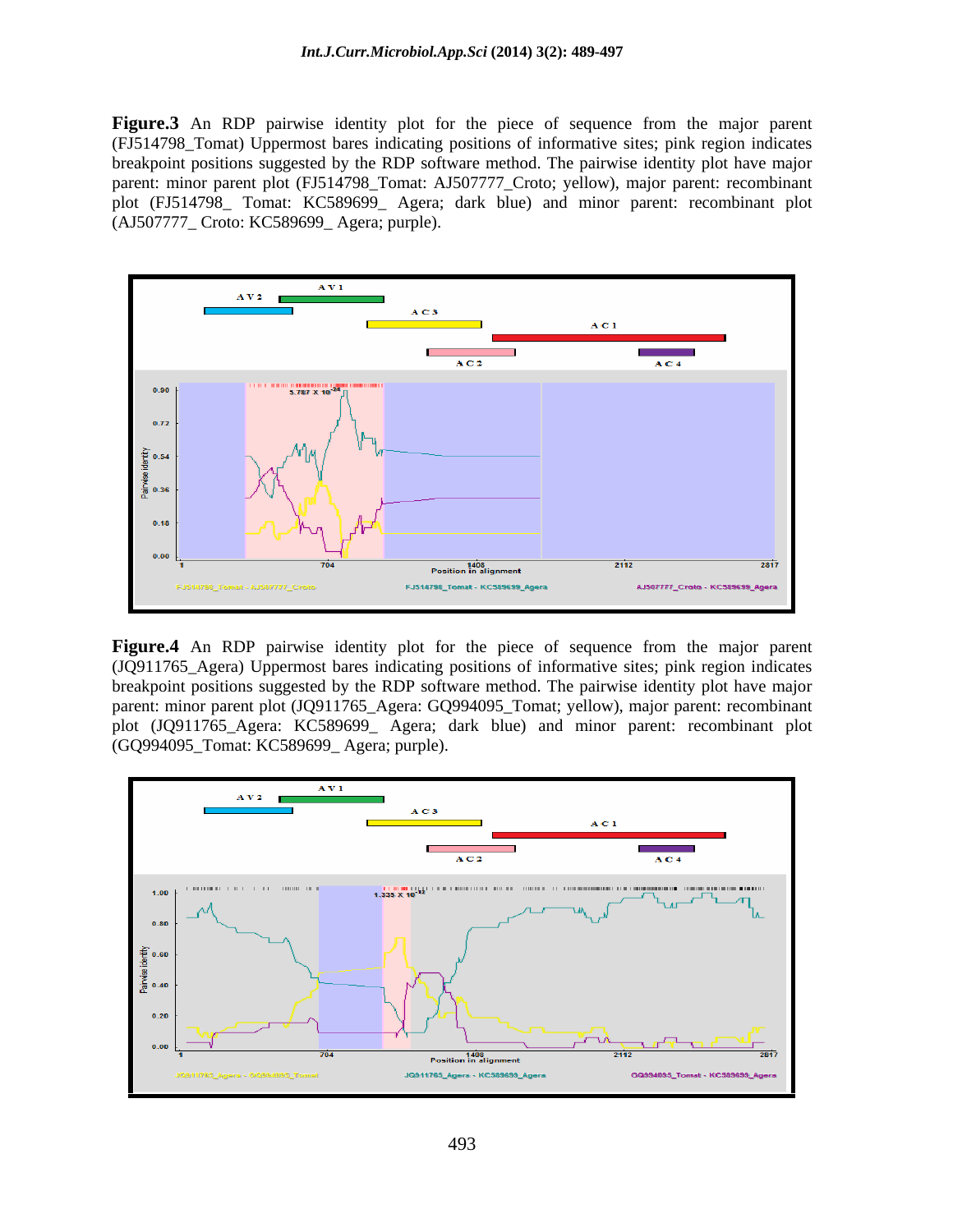**Figure.5** An RDP pairwise identity plot for the piece of sequence from the major parent (JQ911765\_Agera) Uppermost bares indicating positions of informative sites; pink region indicates breakpoint positions suggested by the RDP software method. The pairwise identity plot have major parent: minor parent plot (JQ911765\_Agera: GQ994095\_Tomat; yellow), major parent: recombinant plot (JQ911765\_Agera: KC589699\_ Agera; dark blue) and minor parent: recombinant plot (GQ994095\_Tomat: KC589699\_ Agera; purple).



(GU199583\_Tobac) Uppermost bares indicating positions of informative sites; pink region indicates breakpoint positions suggested by the RDP software method. The pairwise identity plot have major parent: minor parent plot (GU199583\_Tobac: AJ507777\_Croto; yellow), major parent: recombinant plot (GU199583\_ Tobac: KC589699\_ Agera; dark blue) and minor parent: recombinant plot (AJ507777\_ Croto: KC589699\_ Agera; purple).

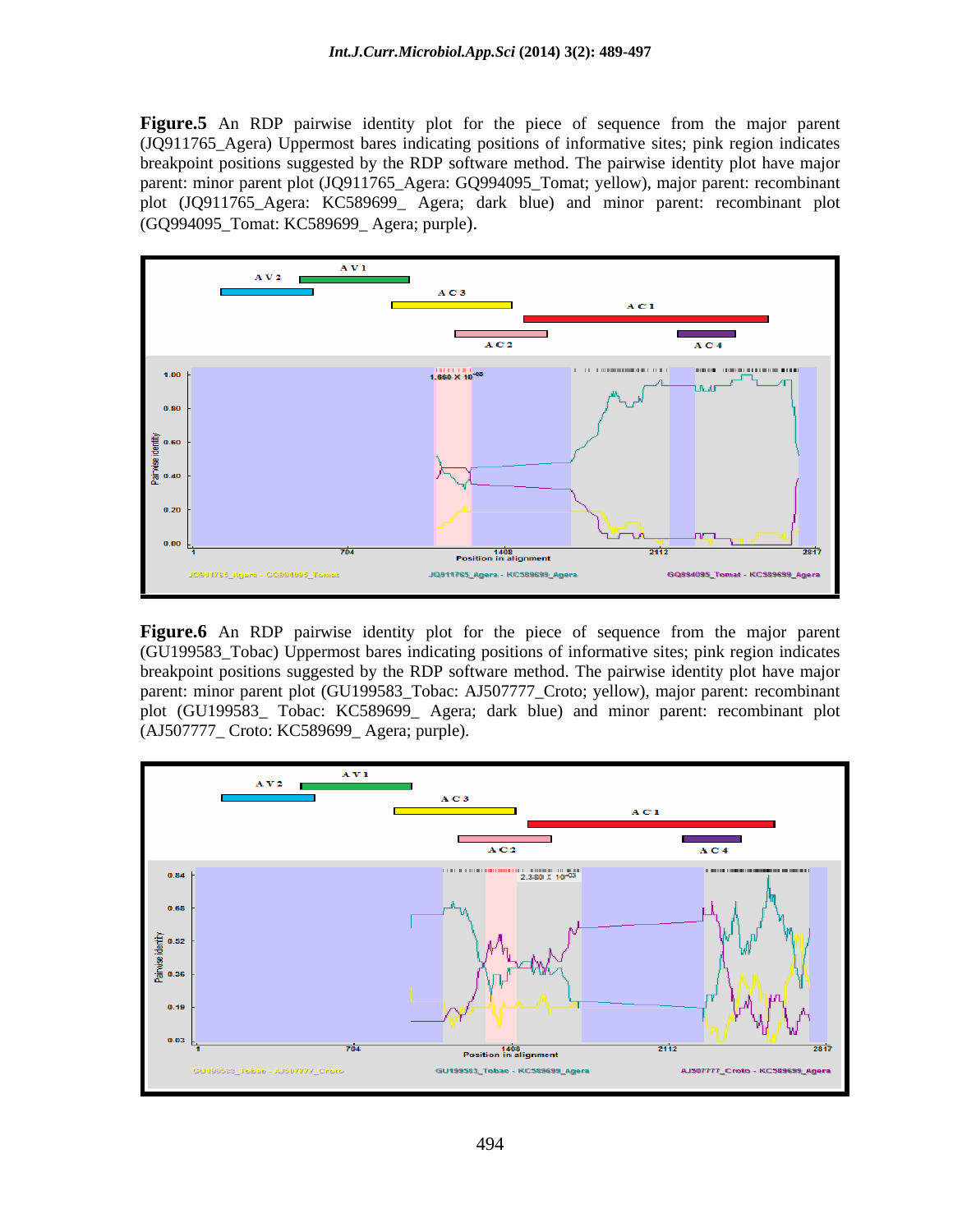**Figure.7** An RDP pairwise identity plot for the piece of sequence from the major parent (KC852148\_Eupho) Uppermost bares indicating positions of informative sites; pink region indicates breakpoint positions suggested by the RDP software method. The pairwise identity plot have major parent: minor parent plot (KC852148\_ Eupho: FJ589571\_Bhend; yellow), major parent: recombinant plot (KC852148\_ Eupho: KC589699\_ Agera; dark blue) and minor parent: recombinant plot (FJ589571\_ Bhend: KC589699\_ Agera; purple).



2.442 E-11 and region probability (MC causing disease in Alternanthera and fourth, the minor parent and minor parent were found to be same.

The fifth recombination was again detected in the AC4 ORF region as well detected in the AC2 and AC3 ORF the overlapping region of AC1 ORF. In fragment of the DNA-A sequence. this case the breakpoint begins from  $2074<sup>th</sup>$ Beginning breakpoint position was  $1237<sup>th</sup>$  [position 2146 in alignments] position and [position 1295 in the alignment] and ending breakpoint ends at 2210<sup>th</sup> [position ending breakpoint position was  $1366<sup>th</sup>$  2286 in alignments] position. Approximate [position 1424 in the alignment]. The p-value for this region was  $1.829 \times 10^{-0}$ . region probability (MC Uncorrected) was The major parent was encountered to be 2.492 E-02 and region probability (MC *Euphorbia leaf curl virus* (KC852148) corrected) was 16.9. Approximate p-value causing leaf curl disease in *Euphorbia*  for this region was  $2.\overline{380} \times 10^{-03}$ . In this case the major parent was identified as *Tobacco curly shoot virus* (GU199583)

corrected) was 1.660 E-08. The *philoxeroides* and was reported from recombination was detected in the AC2 China (Figure 6). The minor parent in the and AC3 ORF fragment of the DNA-A RDP plot was found to be *Croton yellow* sequence. In recombination event third *vein mosaic virus* (AJ507777) infecting causing disease in *Alternanthera philoxeroides* and was reported from *Croton bonplandianum* in India.

<sup>-03</sup>. In this *pulcherrima* reported from China and the The final and the sixth recombination were <sup>th</sup> [position -07 p-value for this region was  $1.829 \times 10^{-07}$ .<br>The major parent was encountered to be minor parent was discovered as *Bhendi yellow vein Bhubhaneswar virus*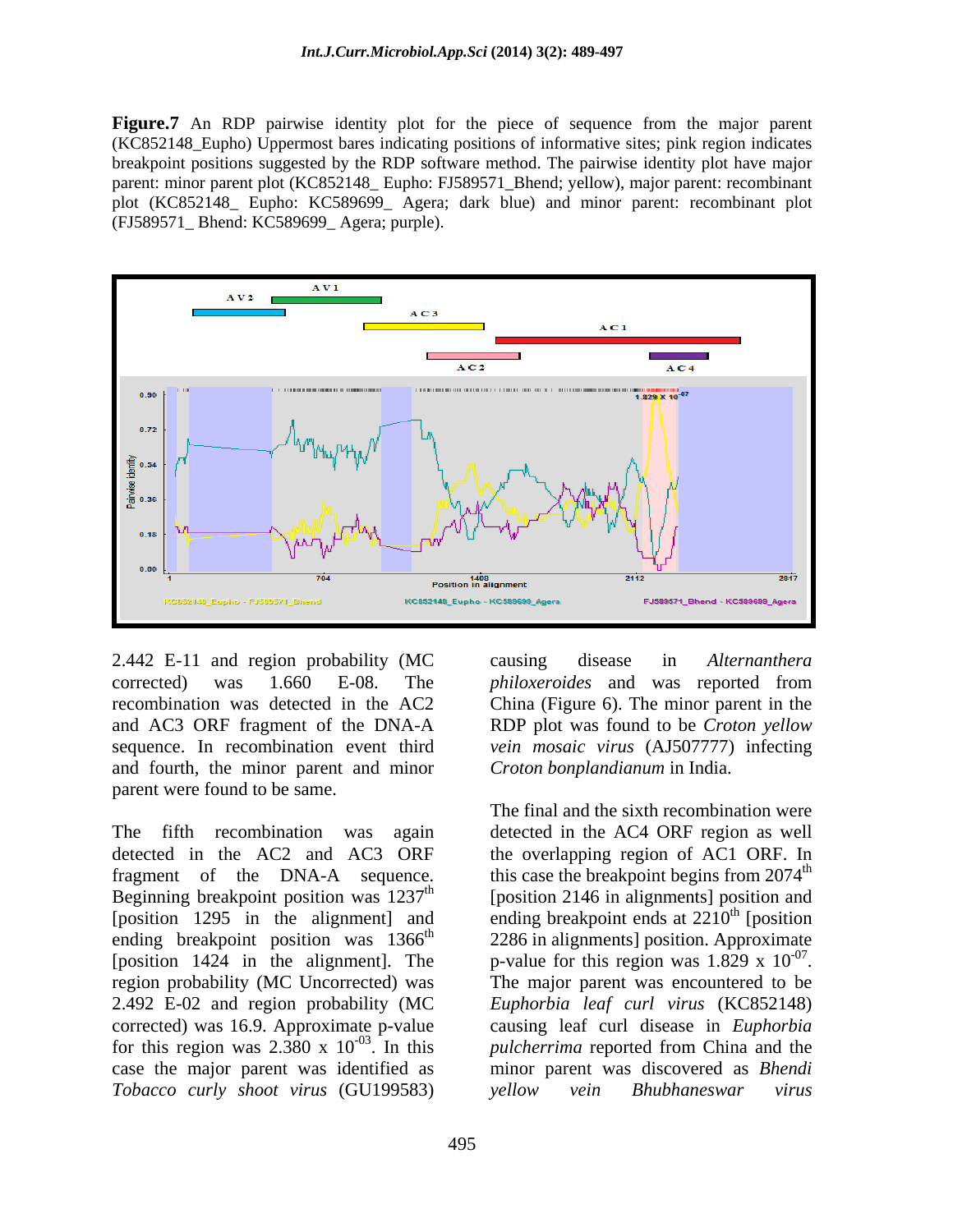(FJ589571) responsible for begomovirus symptoms in *Abelmoschus esculentus*

In begomoviruses the recombination hot- many dicotyledonous species in India are spots map to complementary-sense gene transcription initiation and termination complex, which are the known or likely sites and virion strand origins of vectorsof all the viruses. Perhaps this is replication. The reason complementary the first report of recombination in gene transcription initiation and begomovirus infecting Marigold, which termination sites may be more predisposed would provide significant information for to recombination than other sites is understanding the diversity and evolution possibly that these are the regions where the most frequent clashes between transcription and replication complexes occur (Lefeuvre et al., 2007).

Recombination sites have been reported in vote of thanks to Department of both the DNA and RNA viruses (Prasanna Biotechnology (DBT project No. and Rai, 2007). Presumably, the different  $BT/PR13129/GBD/27/197/2009$  and pathotypes could simultaneously infect a Department of Science and Technology host cell and exchange genetic materials (DST project no SR/FT/LS-042/2009), through recombination. The recombination observed between geographically separated isolates probably represents References older events, which may have occurred before their present separation Gagarinova, A. G., M. Babu, M. V. (Gagarinova et al., 2008). Movement of Strömvik and Wang A. 2008. vectors and/or infected plant materials could be another factor for the gene flow mosaic virus full-length genome between the widely separated locations

A recombination may result in significant changes in the biological properties of Natural genomic and antigenic virus isolates with the ability to adopt and<br>variation in whitefly-transmitted sustain in different environmental becoming the components of the components of the components of the south of the components of the components of the components of the components of the components of the components of the sustain in different environmental geminiviruses (begomoviruses).<br>conditions. The interesting findings were  $\lambda$  aggregated beginning findings and  $\lambda$  aggregated beginning  $\lambda$  aggregated beginning. the evolution of *Ageratum enation virus* (AEV: KC589699) DNA-A sequence from begomovirus prevailing in India, as well as from other isolates existing in Pakistan and China. It is also possible that exchange of begomovirus DNA-A genome

accounted in India (Figure 7). The region could extend the virus host range thereby probability (MC Uncorrected) was 2.690 emergence of new diseases in cultivated E-10 and region probability (MC crop plants and other ornamental plants. corrected) was 1.829 E-07. One factor favoring the spread of begomoviruses among these plants is that hosts of whiteflies of the *B. tabaci* of begomoviruses in India.

## **Acknowledgement**

The authors would like to acknowledge a vote of thanks to Department of Biotechnology (DBT project No. BT/PR13129/GBD/27/197/2009) India for their financial support.

## **References**

- (Rojas et al., 2005).<br>
recombination between distinct Strömvik and Wang A. Recombination analysis of *Soybean mosaic virus* full-length genome sequences reveals evidence of RNA recombination between distinct pathotypes. Virol. J. 4: 111-120.
	- Harrison, B. D., and Robinson D. J. 1999. Natural genomic and antigenic variation in whitefly-transmitted geminiviruses (begomoviruses). Annual Review of Phytopathology. 37: 369-398.
	- Lefeuvre, P., D. P. Martin, M. Hoareau, F. Naze, H. Delatte, M. Thierry, A. Varsani, N. Becker, B. Reynaud and Lett J. M, 2007. Begomovirus 'melting pot' in the south-west Indian Ocean